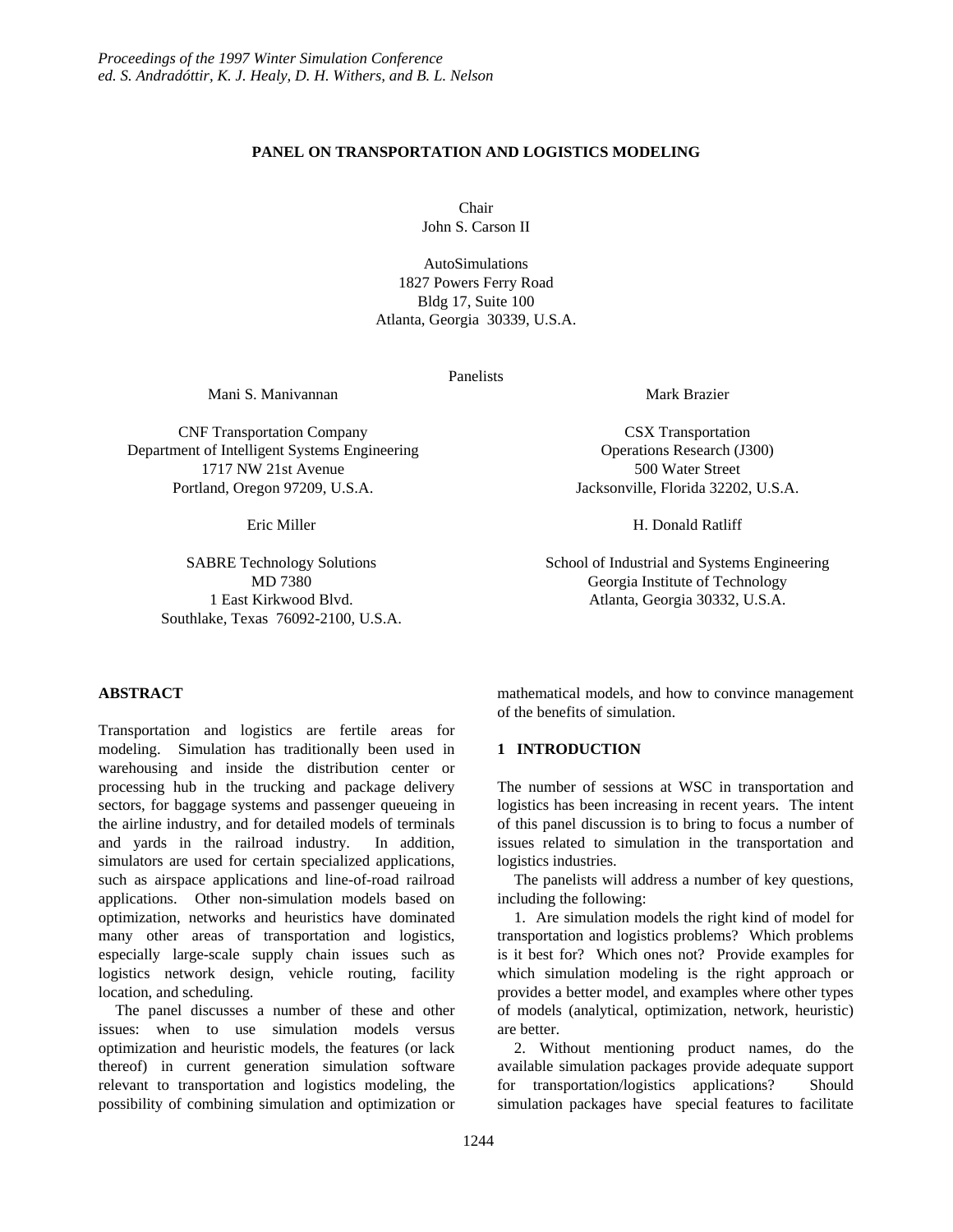transportation and logistics applications (versus manufacturing and other applications)? Does the manufacturing orientation or motivation of some packages help or hinder (or is it irrelevant for) transportation applications?

3. Can simulation be combined with other models (optimization, heuristics, etc) to make better models for some applications? If not, why not? If so, give an example.

4. How do you convince non-technical management that simulation is worthwhile?

# **2 THE PANEL**

The panelists represent a spectrum of industries in the transportation and logistics sector. As evidenced by their biographies, they have a diverse background from the trucking and package delivery industries, airlines, railroads, and software and consulting for the supply chain. Each panelist has prepared a brief position statement.

#### **2.1 Mani Manivannan, CNF Transportation**

Typically, a logistics and transportation  $(L \& T)$  system is built on a network composed of one or more terminals or hubs connected by a set of traffic lanes. Accordingly, these networks form hub and spoke arrangements and/or direct linkages between origin and destination. These networks and the associated topologies have evolved over a long period of time. Therefore, it is very expensive and oftentimes consumes enormous time and effort to make radical changes to the network.

The L & T systems utilize many resources, classified broadly as:

- *Direct resources* used in the physical transportation of freight or goods from one geographic location to another*,* and
- *Indirect resources* involved in sorting, storing, handling, retrieving, and consolidating at the various transit locations known as flow through centers, terminals or hubs*.*

In a trucking system, trailers, tractors and drivers are the *direct* (moving) resources whereas, the dock doors at the terminals, refueling stations, fuelers, and maintenance crews are the *indirect* (stationary) resources. Likewise, in a warehousing and distribution system, the trucks, aircraft and cargo ships are the *direct* resources; however, the docks, doors, forklifts, carts, storage bins and racks inside the warehouse are the *indirect* resources. In an air transportation system, the *direct* resources are aircraft, pilots and air-containers and the *indirect* resources are the scissor lifts, tug and dollies, forklifts, and hub personnel*.*

It is important that these two types of resources operate together in the most efficient manner for a smooth and balanced operation of the entire L & T network. In addition, the management and deployment of these resources must ensure the least amount of delays at the terminals and hubs, maximum availability and utilization of resources and on-time pickup and delivery of the physical goods. A well-structured, scientifically proven approach is required to accomplish these goals.

For the past several decades, the design, analysis, and control of transport systems have been carried out mostly by the field engineers (civil, structural, and traffic engineers) and operations research (OR) scientists. A large number of these systems have evolved over time and become fairly huge and complex. The primary objective of a business enterprise involved in L & T is essentially to store and/or transport freight of varying size, form, and shape from its origin location to its destination at the lowest cost in order to deliver the right quantities at the right time to its customers who are geographically dispersed; however, the underlying L & T systems that are built to guarantee the on-time, damage-free, shortage-free delivery to customers, have become quite complex and oftentimes require expensive administrative, information, and decision support systems.

Conventional L & T planning involves the development of analytical models for trip generation, trip distribution, modal split and traffic assignment.*.* Numerous OR models were developed and applied during the past two decades in the design and configuration of  $L \& T$  systems. In recent years, the descriptive modeling of L & T systems has been gaining momentum in transportation companies. In general, the computer simulation models are built to evaluate a set of operation policies prior to the implementation of large and complex L & T systems. Major challenges face analysts in applying simulation technologies to L & T domain. These are broadly listed below:

- $L \& T$  networks are quite complex and involve a large number of entities and resources
- Existing simulation software does not support all the modeling and analysis features required
- Unfamiliarity of simulation technology in the L  $&$  T industry
- Optimization/heuristic methods are widely applied.

However, there are several problem domains within L & T systems where the simulation approach is bestsuited if applied properly. For instance, simulation is highly desired for the evaluation of alternative strategies to operate a terminal, a hub or a warehouse. Likewise, the impact of dynamic arrival and departure times of trucks and aircraft at a central hub on the processing time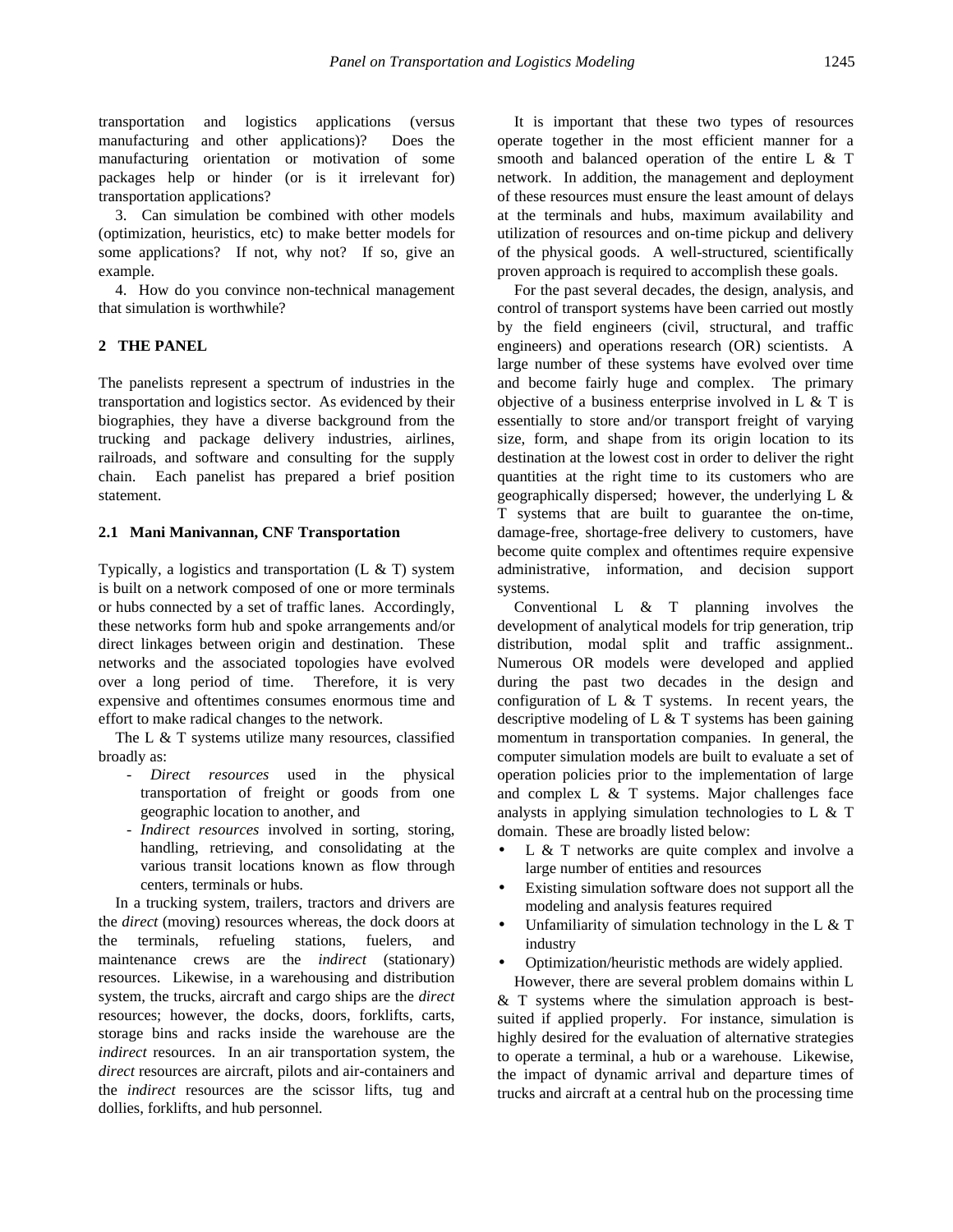windows and expected service levels can be best understood using computer simulation.

In general, the L & T problems appropriate for simulation studies are divided into three major categories:

- A) New Design
- B) Evaluation of Alternative Designs

C) Refinement and Redesign of Existing Operations Accordingly, we can build simulation models in L &

T domains for the following purposes:

- 1. Models for Strategic Planning
- 2. Models for Tactical Planning
- 3. Models for Network/Traffic Control
	- a) Off-line Control
	- b) Real-time Satellite and Telecommunication Control
- 4. Models for Scheduling and Dispatching
	- a) Off-line Scheduling
	- b) Exception Handling
	- c) Real-time Monitoring

The problem areas that fall under New Design (category A) are solved, in general, using optimization or heuristic approaches. Oftentimes, the optimized new L & T designs are verified and validated using computer simulation. The problems areas that fall under B) and C) can be solved using several well-known techniques; however many  $L \& T$  businesses tend to utilize simulation modeling and analysis. Examples of problems that fall in each category are as follows:

(A) New Design

- Network Design
- Hub and Spoke versus Direct Move
- Terminal/Hub Planning
	- Number and location of Terminals
	- Size (Dock dimensions, Number of doors)
- Fleet Planning
- Route Planning
- Least-Cost Transportation Modes
- (B) Evaluation of Alternative Designs
	- Transportation Mode Alternatives
		- On-the-road (trucks)
		- Rail (trains single/double stacked)
		- Air (planes, helicopters)
		- Ocean (ships, barges)
	- Intermodal Alternatives
	- Service Performance Alternatives
		- Over-night/Premium service
		- Two-day service
- (C) Evaluate and Redesign Existing Operations
	- Operational Performance Analysis
		- On-the-road Movements
			- -Linehaul, Regional, and Group Operations
			- -Terminal Operations
			- -Operating Rules
- Rail Movements
	- Loading strategies at the Railyard
	- Train Time Tables/Scheduling
	- Capacity Requirements
- Air Transportation
	- Origin Terminal Operations
	- End-of-line Operations
	- Central/Distributed Hub Operations

Today, many commercial software packages are being employed by the L  $\&$  T industries depending upon the level of complexity and size of the problem investigated. These software tools range from standard Linear Programming packages such as *LINDO, CPLEX, OSL* to special purpose software shells such as *INSIGHT, SUPERSPIN*, and *CAPS Toolkit.* With respect to commercial simulation software, a large number of vendors provide packages that focus on modeling and analysis of simple material handling systems to complex flow-through centers and transportation networks.

As the degree of industrialization of an economy increases, there is a shift in preponderance from basic manufacturing industries to the service industries. The primary industries have a greater need for freight transportation and the existing L & T systems will continue to grow larger and more complex. In order to build transportation systems that are efficient, easy to operate and manage, and still cost-effective, the L & T companies will have to invest time, money and other resources in scientific and structured approaches for many years to come. This means that the applications of mathematical modeling and computer simulation will continue to grow in L & T companies.

### **2.2 Mark Brazier, CSX Transportation**

The problems best suited to simulation, generally speaking, are large problems of a dynamic nature with stochastic behavior that don't require a real time solution. Problems that cannot be explicitly formulated in mathematical terms are also good candidates. [For instance, if a hump yard's departure process distribution is of interest, and the inter-arrival pattern to the queuing system is described by a general distribution, this creates a difficult mathematical situation (e.g., G/G/n problem).] Other problem characteristics that typically support simulation as the preferred approach include comparison of business operating rules, measurement of resource capacity, and the testing of alternative solution or operating approaches. Typical railroad applications for simulation at CSX Transportation (CSXT) in the past have included:

• Exploring alternative operating strategies – either at a terminal level (e.g., effect of a proposed yard connection or terminal handling standard change) or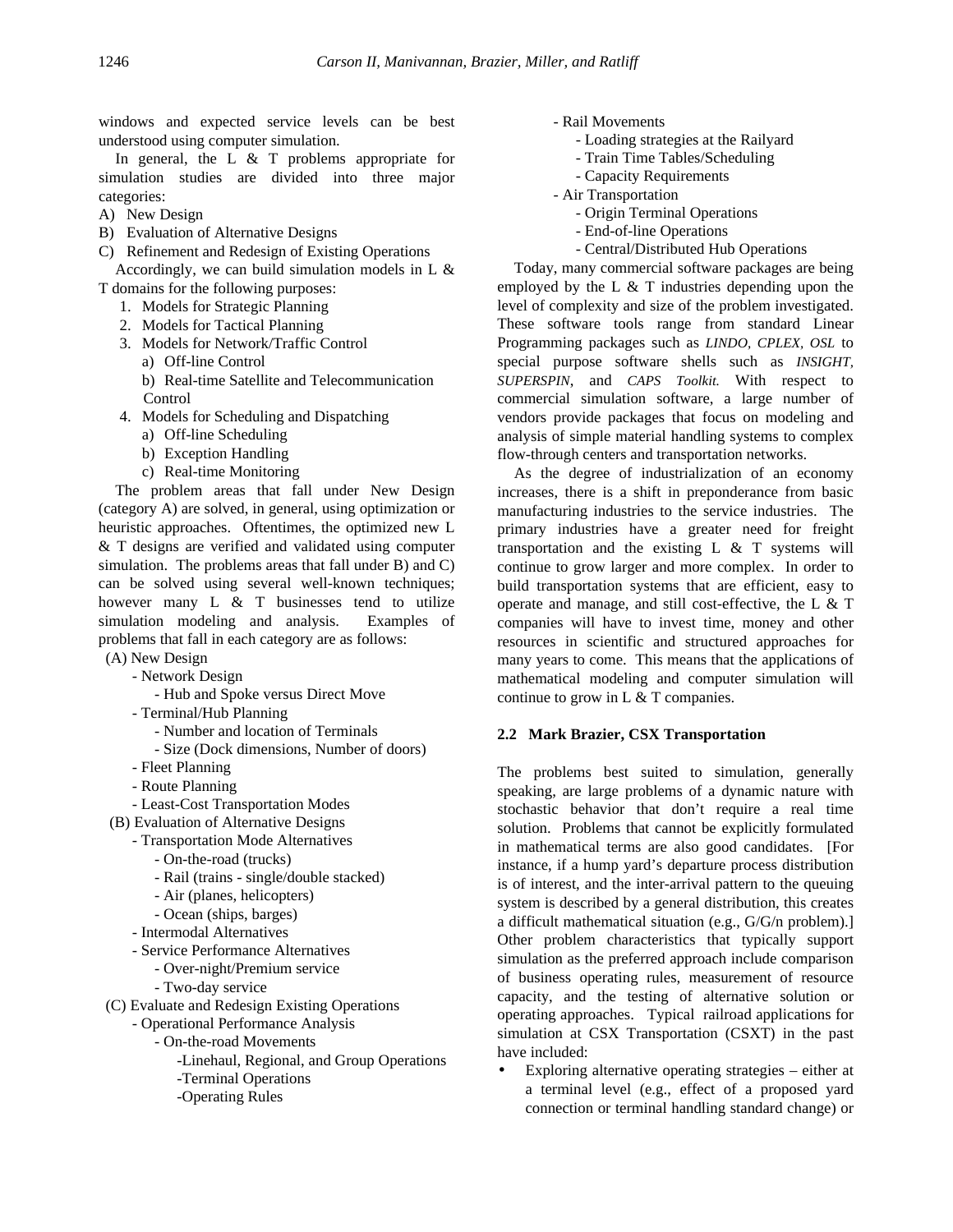at a network level (e.g., impact of policy change with respect to train operation frequency, train size, locomotive assignment rules/strategy, train prioritization, etc.).

- Estimating resource utilization for long term planning purposes (e.g., crew or locomotive planning).
- Capacity planning studies for management of infrastructure investments associated with line-ofroad (LOR) or terminals (e.g., siding length and frequency, track speed, track signaling, block size, yard track and switch additions, etc.).

On the other hand, we frequently deal with problems that don't lend themselves well to simulation. Examples of these kinds of problems at CSXT have included:

- Development of alternative network operating plans. Simulation requires an iterative approach and does not generate alternatives. Unfortunately, the story doesn't get much better with alternative methodologies. While applications currently exist that allow development of network blocking plans, they currently do not suggest the block to train assignment and subsequent train schedule component of the final solution - nor do they propose optimal solutions at the network level. CSXT is currently providing funding of universitylevel research for development of a network level application but to date has seen limited success due largely to the size and combinatorial nature of these problems.
- Stringline or meet/pass planning for development of train schedules. While approached in the past by simulation via the Canadian National Railroad (CN)-developed Route Capacity Model (RCM), a SIMSCRIPT-based LOR capacity analysis tool developed in the 1970s, data maintenance was onerous and the process tended to be too complicated and slow for the typical Service Planner's (i.e., scheduler) requirements. As a result, we are currently developing a heuristicbased scheduling application that is easier to maintain. More importantly, the user community is not overwhelmed with esoteric quirks associated with the application itself -- and the solution of course is very, very quick. While the current intent is to utilize this application in a planning capacity, we are also considering employment at our Operations Center for tactical, near real-time utilization.
- Dispatching of trains. We are currently evaluating near-optimal solvers that could be embedded within a next generation train dispatching system to assist in schedule adherence. These systems would assist the dispatcher in making decisions regarding

meet/pass situations, train prioritization, siding assignments, etc. as the result of real-time events. Current generation dispatch management systems have been designed to primarily contend with train separation and safety of operation issues. Very little emphasis has been placed on schedule awareness and integration, from a systems level, with legacy planning systems. However, with increasing market demands for better service reliability, a much more robust decision support system must be made available to the train dispatchers of the future in order to manage the network service plan as optimally as is possible. Obviously, awareness of current resource status (e.g., crews, train consist, locomotives, etc.), system stochastics, and the network service plan is necessary in order to accomplish this task. On a larger scale, we may eventually see enterprise systems -- similar to MRP II -- that encompasses both the planning and execution components of rail operations to include direct (e.g., EDI) customer demand interfaces.

There are a few domain-specific simulators available for railroad operations. It appears that at this time only one viable LOR railroad simulator product exists. This product is a PC-based application that, in many respects, functions in a manner similar to the RCM product mentioned earlier. Of course, it is much more modern and as a result, includes many of the graphical user interface features normally associated with PC-based products. And while it provides a viable approach for representing many of the situations associated with railroad LOR operations, it is still deficient in many critical areas. First, its dispatch logic in both single and multi-track environments needs considerable enhancement. Second, it suffers from occasional deadlock. Third, it is not ODBC-compliant. Further, because this product has been developed outside of the mainstream simulation profession, it lacks many of the statistical features traditionally associated with commercial general purpose simulation applications. That said, it is still the application of choice by most railroads today because of its relative ease of use and, at least in my view, because of its ability to represent "special events" that allow it to more accurately reproduce real world operating situations. Because of the apparent lack of viable commercial alternatives, CSXT has joined in a joint funding agreement with other members of the application's user community in an attempt to address these deficiencies.

While commercial LOR rail simulators do exist, they have one other critical shortcoming not previously mentioned. Specifically, they treat rail yards or terminals as an infinite capacity nodes. Popularly termed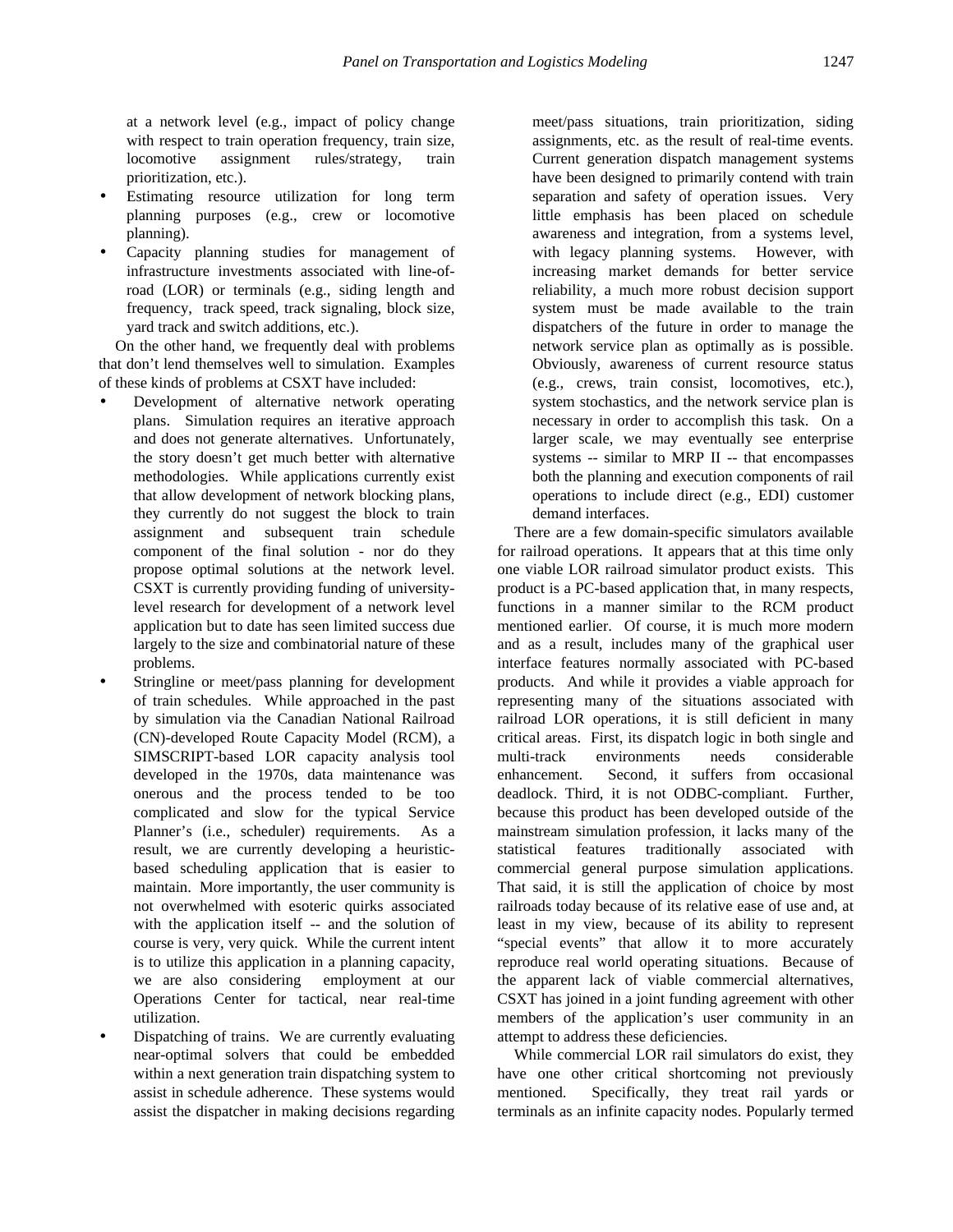a "black hole" within our community, this deficiency has had a significant impact on our LOR model validation process since it allows train origination's and arrivals to occur with minimal regard for terminal capacity, throughput, or requisite connections.

All this leads to an even more critical shortcoming - no commercial terminal simulation applications exist for studies of yard operations and/or studies of terminal influence on LOR operations. As a result, the railroads have turned to general purpose applications and have (reluctantly) attempted to build their own yard models. While various articles have been published on these efforts [Atala et al., 1992; Sarosky and Wilcox, 1994; Weigel, 1994], there does not appear to be any development effort to date that has resulted in a viable generic terminal (hump or flat yard) modeling application as a surrogate solution for a commercial simulator. As a result, CSXT has recently initiated development of yard simulation models, via a commercial general purpose simulation application, to better understand these issues while also providing models for other research applications.

Our experience with the general purpose applications has clearly indicated that these packages lack critical features necessary to make them comparable in model building quality as compared to their more traditional role in manufacturing. While we have been able to successfully adapt the existing features of these tools to build railroad models -- it has not been easy. Specific areas that need to be addressed to make these tools more railroad-friendly would be the inclusion of features such as management of dynamic entity length (e.g., the addition of cars to an existing cut or group of cars in a train), the ability to compare entity length with geographic locations (e.g., switch clearance points, block entry/exit with respect to head and tail train components), the ability to represent specific railroad resources such as a switch and its orientation, straight track with attributes for length and speed that would allow train entities to interrogate track operating constraints, groups of track and switches called a "ladder" that would allow rapid definition of parallel track environments, locomotive entities that would follow user defined operating rules and capable of both acceleration and deceleration, etc. Of course, the ability to easily define interlocking rules for a group of tracks and switches would also be highly desired. Finally, these features would be embedded within a 4GL-like environment that would provide graphical model building.

While railroad-specific features would greatly simplify the building of models, it does not appear that the inclusion of features typically associated with manufacturing and/or other environments is an undue encumbrance. Rather, their availability for potential adaptation to particular modeling issues probably serves as an important tool to the simulationist. However, unlike manufacturing, as a general rule the railroad industry lacks the requisite training and experience with the current generation of general purpose simulation tools to fully appreciate their capability. As a result, a more simplified development environment such as those traditionally associated with a simulator product would probably be preferred.

For some applications, it can be advantageous to combine simulation and optimization models. For example, Clymer (1993) describes the use of an embedded expert system for evaluation of a single-track railroad system. Many of the general purpose application tools provide source code libraries that allow the user to embed so-called "black box" applications such as a C++ program or a commercial optimizer routine that is subsequently invoked via a subroutine call during model execution. At CSX, we are developing a cross docking application for a CSXT affiliated company, Customized Transportation, Inc. (CTI), that will hopefully embed a commercial optimizer in future iterations.

### **2.3 Eric Miller, SABRE Technology Solutions**

SABRE Technology Solutions (STS) has been a pioneer in the introduction of simulation techniques to evaluate transportation facilities. STS grew out of the Operations Research department of American Airlines. STS' Transportation Planning Group has specialized in aviation planning, and also provides planning and consulting services to other areas of transportation including roadways, rail, and the maritime industry.

Most of today's airports were designed and built long before deregulation changed the face of the aviation industry. Prior to deregulation air carriers operated "point-to-point" service. Deregulation provided an incentive for the air carriers to modify the structure of how flights operate to "maximize" revenues. What grew from these changes is now known as a "hub and spoke" system.

Large airports such as Atlanta Hartsfield International, Chicago O'Hare International, Dallas/Fort Worth International, and Miami International Airports have become large centers for transiting passengers to their ultimate destination. These airports were not originally designed to handle the peak connecting traffic and spiked aircraft arrival patterns associated with a hub operation. As traffic grew at these airports that were originally designed to handle point-to-point traffic, the existing facilities needed to be updated to meet the new traffic patterns. Simulation became a natural design tool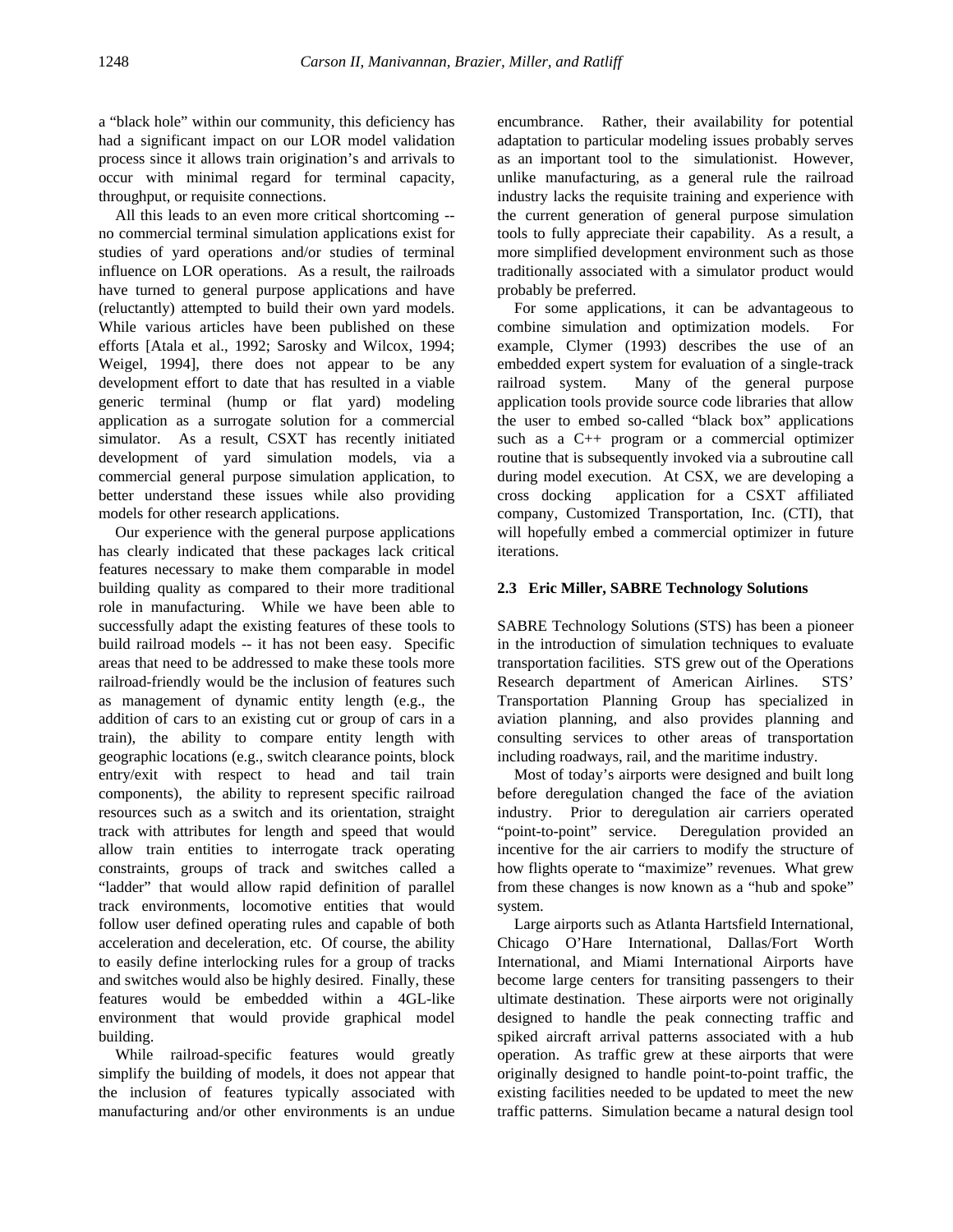to evaluate the impact of growing traffic and to evaluate how airport design modifications could better accommodate passengers and airplanes. As air traffic has continued to grow, the need for airport redesign has become even more important.

Simulation has been an ideal tool to apply to airport planning problems since:

1. Airport processes are stochastic and rarely reach steady state conditions.

2. Passenger and baggage flow through an airport can be broken into well defined sub-processes.

3. Historical data to define process distributions is readily available.

4. Interactions are complex and cannot be easily solved using theoretical or other analytical methods.

5. Proposed changes in an airport's design are difficult or impossible to physically test.

STS uses the FAA's airspace and airport simulator, SIMMOD, to evaluate airspace and airfield capacity issues. For landside and terminal projects, customized discrete event models are developed. STS has evaluated airfield, airspace, and terminal designs at airports worldwide, including analyses of Berlin (Schönefeld and Tegel), Chicago (O'Hare), Dallas/Fort Worth, Honolulu, Houston (Intercontinental), London (Heathrow), Los Angeles, Madrid, Martinique, Melbourne, Miami, New York (John F. Kennedy), Paris (Charles de Galle and Orly), San Juan, Stockholm, Sydney, and Tokyo (Haneda).

#### **2.4 Don Ratliff, Georgia Tech and CAPS Logistics**

At CAPS, our expertise and our software is oriented toward the design of the supply chain and the creation of decision support systems for logistics network design, shipment planning, production scheduling, and vehicle routing. Simulation is not the right tool for designing such systems. Basically, there are too many network configurations and combinations of the fundamental parameters to evaluate. After the design, simulation may be the right tool for evaluating the design, especially when stochastic and other variability are major factors and the customer desires to evaluate a design in the presence of these factors. The CAPS Logistics Toolkit uses optimization and heuristic algorithms to design a logistics system or supply chain. These methodologies are deterministic and use averages or typical values for demands, travel times, and other fundamental parameters. Then on the back end, many of our customers desire to simulate the stochastic variability inherent in demand and other variables to see what happens under more realistic assumptions.

On the surface, at the user interface level, commercial simulation packages are not configured for these

logistics applications; their orientation and constructs match more closely the manufacturing arena than they do the transportation and logistics sector. While the underlying simulation engine and built-in constructs may be adequate for modeling the supply chain and other logistics problems, currently it is more difficult than it should be. There is a need for simulation tools whose interface and fundamental constructs include the basic network, basic transportation units, demand, inventory, other resources and fundamental parameters in the supply chain.

We see a need for a closer interface between design packages and the simulation software that our customers use. The CAPS Toolkit, for example, has standard representations for the network, the transportation units (truck, air, ...), inventory and other fundamental parameters. While today it is possible to simulate a system after it is designed, it is not easy. Each simulation model is unique and must deal with tedious issues such as data conversion. In addition, if changes are made to the network or other fundamental parameters in the design package, it should be easy to re-simulate without having to undertake a massive data conversion or changes to the simulation model. Customers today have become conditioned to seamless interfaces and ease of use and expect the same in their modeling packages.

### **3 SUMMARY**

Both simulation and optimization/heuristic models are needed to meet the challenges of the transportation and logistics/supply chain problems of today and the future. Simulation packages need to incorporate logistics and transportation constructs and terminology to facilitate model building in a more natural and easier manner. Finally, to leverage the strengths of both types of models, the design packages using optimization and heuristic methods could share a common representation of the network and other fundamental transportation, logistical and supply chain parameters so as to facilitate simulation for design evaluation and validation.

#### **REFERENCES**

- Atala, O.M., Brill, J.C., and Carson, J.S., 1992. A General Rapid Transit Simulation Model With Both Automatic and Manual Train Control. In *Proceedings of the 1992 Winter Simulation Conference,* ed. J.J. Swain, D. Goldsman, R.C. Crain, and J.R. Wilson, 1307-1311.
- Clymer, J.R. 1993. System Design And Evaluation Using Discrete Event Simulation With Artificial Intelligence. In *Proceedings of the 1993 Winter Simulation*